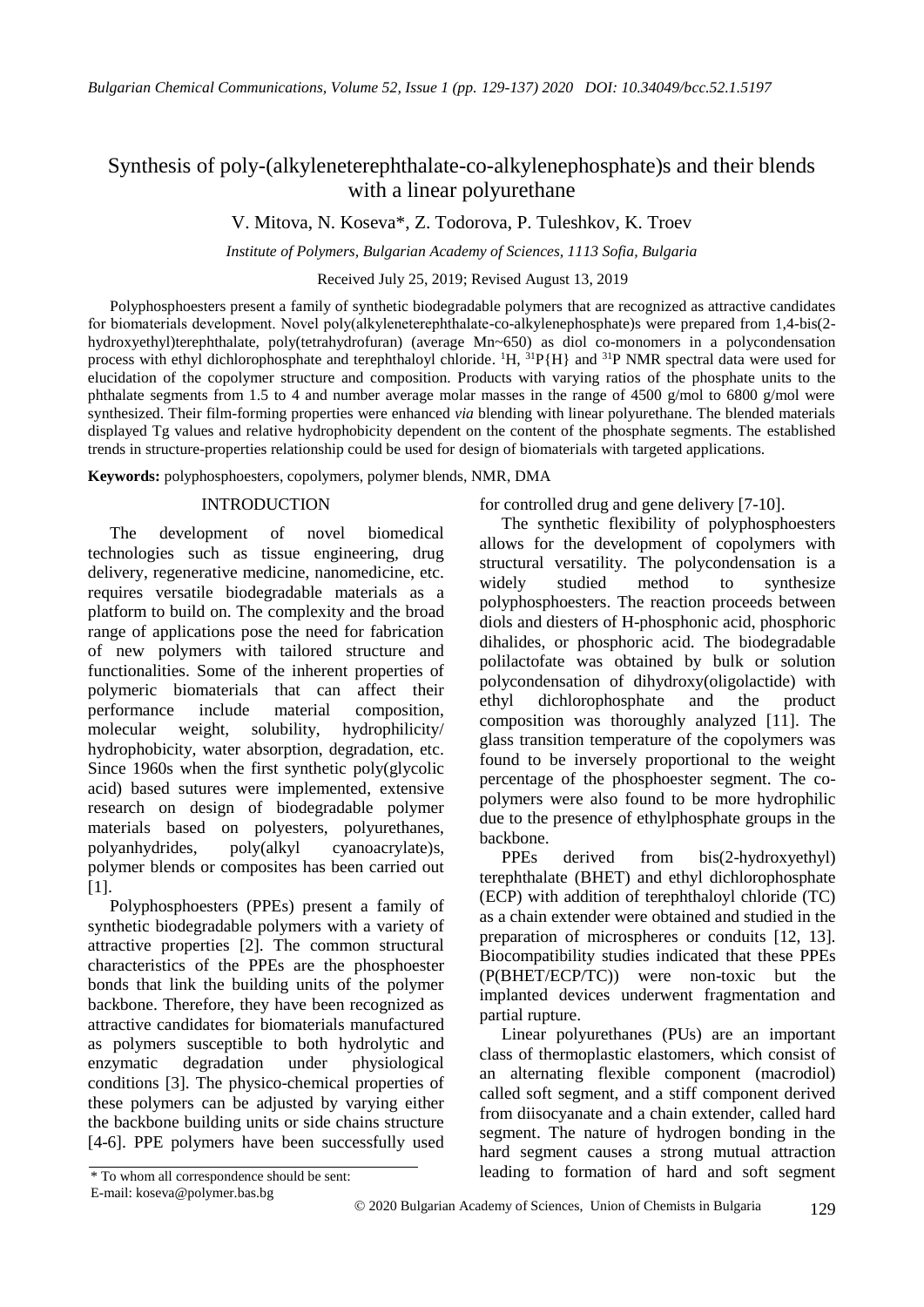*V. Mitova et al.: Synthesis of poly(alkyleneterephthalаte-co-alkylenephosphate)s and their blends with a linear…* domains. Hard domains act as thermoreversible *Synthetic procedures*

physical crosslinks and provide for thermoplastic and elastomeric characteristics of the PU. Therefore, their molecular structure affords a combination of mechanical flexibility and chemical stability that captured the attention of researchers in the field of biomaterials [14, 15].

The aim of the present investigation is the synthesis of poly(alkyleneterephthalate-coalkylenephosphate)s as new members of the PPE family. The results on their preparation and structural characterization applying NMR technique are reported. To improve PPE film-forming properties and manipulate their physico-chemical characteristics blends with linear polyurethane were prepared and tested.

#### EXPERIMENTAL

#### *Materials and Methods*

Terephthaloyl chloride (TC), 1,4-bis(2 hydroxyethyl) terephthalate (BHET), poly(tetrahydrofuran) (PTHF, average Mn~650), 4 dimethylaminopyridine (DMAP), ethyl dichlorophosphate (ECP), chloroform, tetrachloroethane were purchased from Sigma-Aldrich. Linear polyurethane (PU) with terminal hydroxyl groups and dynamic viscosity 1800 mPa.s (15 % solution in butan-2-one at 23 °C) was kindly supplied by Specialty Polymers Ltd. (Bulgaria). PTHF, BHET and tetrachloroethane were dried prior to use.

*Synthesis of poly(alkyleneterephthalаte-coalkylenephosphate)s.* The

poly(alkyleneterephthalаte-co-alkylenephosphate)s were synthesized following a procedure reported by Mao *et al.* [16] with some modifications. The quantities of the starting monomers in the reaction feed mixture are listed in Table 1. DMAP was used as catalyst in equivalents to the sum of the diols moles. The general procedure used is as follows. Under an argon stream, a two-neck round-bottom flask fitted with a condenser and a dropping funnel was charged with a solution of BHET, PTHF and DMAP in 10 mL tetrachloroethane. The mixture in the flask was cooled down to  $-15$  °C. A solution of ECP in 5 mL of tetrachloroethane was added dropwise to the flask through the funnel. Following the addition of the ECP, the mixture was stirred first at room temperature for 3 h and then at 45  $^{\circ}$ C for 6 h. Then the mixture was cooled to room temperature and a solution of TC in 5 mL of tetrachloroethane was added to the flask. The temperature was gradually brought up to 50 $\degree$ C and allowed to react for 12 h, followed by heating at  $65^{\circ}$ C for additional 2 h. The mixture was cooled down to room temperature, washed three times with saturated NaCl solution and once with distilled water. The organic layer was concentrated and quenched with ether. The precipitate was dried under vacuum at  $40^{\circ}$ C overnight to give a copolymer as a white solid. The yield of poly(alkyleneterephthalаte-co-alkylenephosphate)s varied between 60% and 65%. The obtained products were assigned as PTPm/n, where m/n was the molar ratio of TC to ECP.

| Product code |                           | Monomers' content in the reaction feed mixture |                             |                             |
|--------------|---------------------------|------------------------------------------------|-----------------------------|-----------------------------|
|              | <b>BHET</b>               | <b>PTHF</b>                                    | <b>ECP</b>                  | TC.                         |
| PTP4/6       | 1.5 <sub>g</sub>          | $0.4261$ g                                     | $0.6399$ g                  | $0.5316$ g                  |
|              | $5.89\times10^{-3}$ moles | $0.66 \times 10^{-3}$ moles                    | $3.93\times10^{-3}$ moles   | $2.62\times10^{-3}$ moles   |
| PTP3/7       | 1.5 g                     | $0.4261$ g                                     | $0.7467$ g                  | $0.399$ g                   |
|              | $5.89\times10^{-3}$ moles | $0.66 \times 10^{-3}$ moles                    | $4.58 \times 10^{-3}$ moles | $1.96 \times 10^{-3}$ moles |
| PTP2/8       | 1.5 g                     | $0.4261$ g                                     | $0.907$ g                   | $0.266$ g                   |
|              | $5.89\times10^{-3}$ moles | $0.66 \times 10^{-3}$ moles                    | $5.75\times10^{-3}$ moles   | $1.31\times10^{-3}$ moles   |

**Table 1.** Content of the starting monomers in the reaction feed mixture.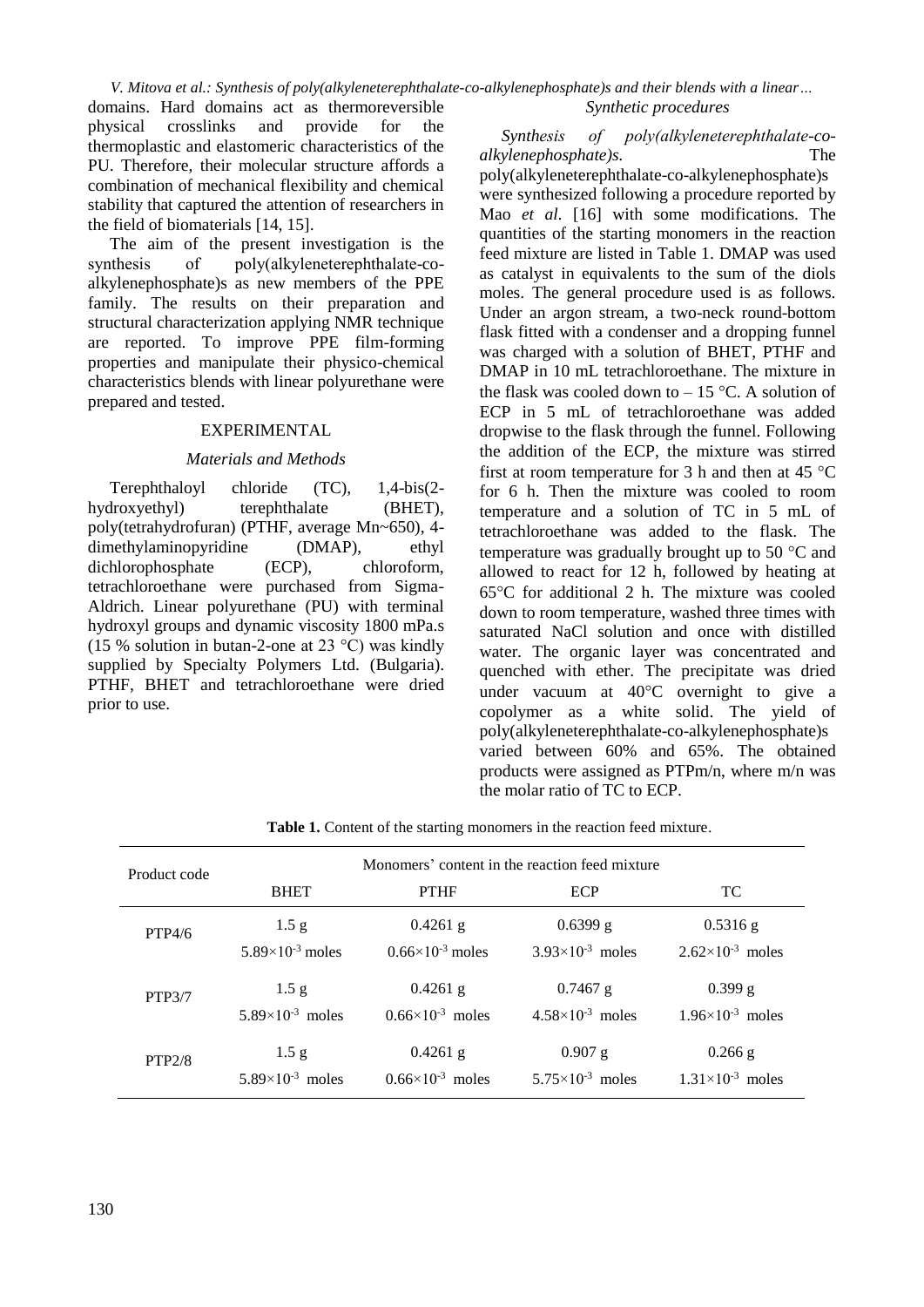*V. Mitova et al.: Synthesis of poly(alkyleneterephthalаte-co-alkylenephosphate)s and their blends with a linear… Preparation of films from*  RESULTS AND DISCUSSION

*poly(alkyleneterephthalаte-co-alkylenephosphate)spolyurethane blends*. Solutions of poly(alkyleneterephthalаte-co-alkylenephosphate)s (PTPn/m) and PU in chloroform (0.50 g in 3 ml) were mixed and stirred for 15 min. Then the mixed solutions were casted in PTFE molds and air dried. The films were additionally dried under reduced pressure overnight. A PU film was prepared by casting of PU solution  $(1.0 \text{ g in } 6 \text{ ml chloroform})$ and dried under the same conditions.

For contact angle measurements thin polymer films were obtained on glass slides by spin-coating of 7 % solutions in chloroform.

#### *Characterization techniques*

*NMR spectroscopy*. <sup>1</sup>H, <sup>31</sup>P and <sup>31</sup>P{H} NMR spectra of the synthesized copolymers were recorded on a Bruker Avance II+600 MHz instrument in tetrachloroethane- $d_2$  at a temperature of 293 K.

*Contact angle measurements.* The water contact angle of the polymeric films was determined using an Easy Drop DSA20E Krüss GmbH apparatus (Germany). A drop of deionized water (10 μL) was deposited on the surface of the films. Images for temporal evolution of the contact angle value were taken. The average value of the contact angle was determined based on 20 different measurements for each sample.

*Dynamic mechanical analysis*. The measurements were performed on DMA Q 800 instrument (TA Instruments) in iso-force mode. Specimens with approximate dimensions of  $17 \times 7$  $\times$  0.26 mm were cut off from the prepared films of the PTPm/n-PU blends and PU. Force of 0.5 N was applied to the specimens that were cooled down to - 80  $\degree$ C and held for 3 min. Then displacement (in µm) and relaxation modulus were measured as a function of temperature which increased at a rate of  $3 °C/min$  until displacement reached 2000  $\mu$ m.

## *Synthesis and NMR characterization of poly(alkyleneterephthalate-co-alkylenephosphate)s*

The polycondensation process of the two diols (BHET and PTHF) and the two acid chlorides (ECP and TC) was performed as a two-step process. At the first step the diols were condensed with ECP and the obtained oligomers were reacted with TC. This reaction scheme reduces the probability for long polyterephthalate blocks to be obtained in the copolymer backbone due to higher reactivity of TC compared to ECP. It was reported by Mao *et al.* [16] that the addition of both chlorides at the same time to the reaction feed resulted in a copolymer displaying a high melting point (above 180  $^{\circ}$ C) and decreased solubility, especially for ratios TC:ECP≥0.25. The reaction scheme is presented in Fig. 1 and the mole ratio of the reactants is given in Table 2. The diols in mole ratio BHET:  $PTHF = 9$ (mass ratio BHET:PTHF  $= 3.5$ ) and DMAP in equivalents to the sum of the diols moles were dissolved in tetrachloroethane. Preliminary experiments proved tetrachloroethane to be a better solvent for the resulting copolymer than dichloromethane or chloroform. The solution was cooled to  $-15$  °C and ECP was added drop-wise. The reaction proceeded at room temperature for 3 h and at 45  $\degree$ C for 6 h. When ECP was exhausted (detected by NMR) the second chloride was added followed by stirring at elevated temperatures up to 65  $\degree$ C for a total of 14 h. The entire synthetic experiment was performed under dry argon atmosphere. The isolated and purified product was structurally characterized applying  $H$ ,  ${}^{31}P$  and  $^{31}P\{H\}$  NMR technique.

Three copolymers were synthesized applying different ratios between TC and ECP. It was proved by the NMR data that the composition of the obtained copolymers was close to the ratio of the starting monomers in the reaction mixture (Table 2).

| Product<br>code | Reaction feed mixture          |                       | Copolymer composition*              |                                |                 |
|-----------------|--------------------------------|-----------------------|-------------------------------------|--------------------------------|-----------------|
|                 | Mole ratio<br><b>BHET:PTHF</b> | Mole ratio TC:<br>ECP | Phthalate units:<br>phosphate units | Phthalate units:<br>PTHF units | $M_n^*$ , g/mol |
| PTP4/6          | 9:1                            | 4:6                   | 1:1.5                               | 12.9:1                         | 4500            |
| <b>PTP3/7</b>   | 9:1                            | 3:7                   | 1:2.3                               | 11.8:1                         | 5600            |
| PTP2/8          | 9:1                            | 2:8                   | 1:3.9                               | 10.5:1                         | 6800            |

**Table 2.** Composition of the reaction feed mixture and of the obtained copolymer.

\*Values were calculated on the basis of the 1H NMR data for the copolymer products.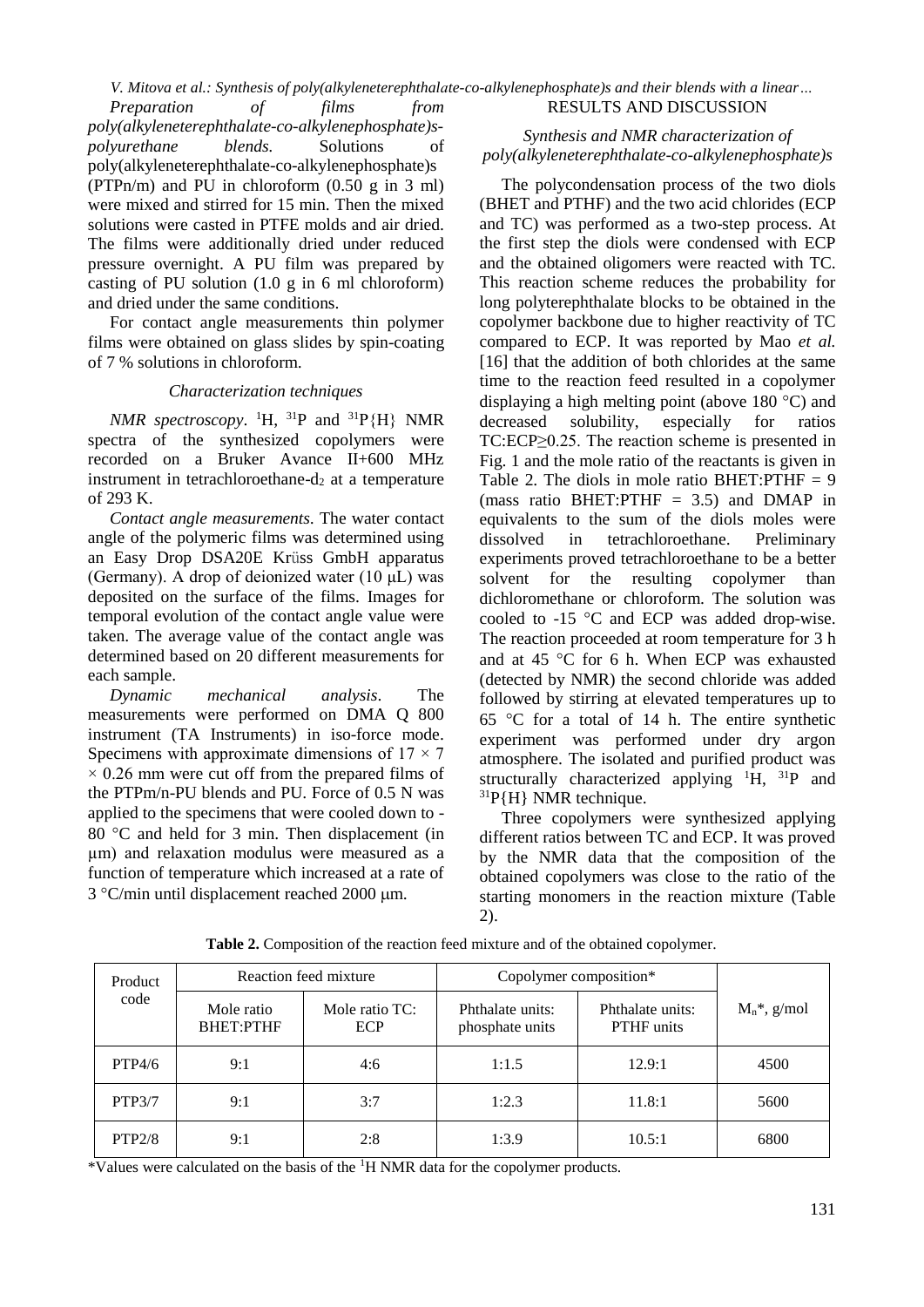

**Fig. 1.** Two-step synthetic scheme for the preparation of poly(alkyleneterephthalate-co-alkylenephosphate)s.

132 At the first step of the polycondensation process, i.e. when the reaction proceeded between ECP and the two diols and the latter being in excess, oligomeric products were obtained. The <sup>1</sup>H and  $31P\{H\}$  NMR spectra of the reaction mixture with mole ratio ECP:TC=8:2 after 9 h reaction time are presented in Fig. 2 (A and B). The spectral data were used to register the degree of ECP conversion, as well as to determine the structure and the number average molar mass of the obtained oligomers. The assignment of the signals is presented in Fig. 2. The  $^{31}P\{H\}$  NMR spectrum (Fig.2B) evidences two types of P-atoms, which can be assigned to triester phosphate structures in the region from 0.16 ppm to -0.70 ppm and diester chlorophosphate at -5.06 ppm. This assumption is supported by the presence of two couples of signals for the pendant ethyl group to the P-atom in the  ${}^{1}H$  NMR spectrum (Fig. 2A): (i) a quartet at 3.11 ppm and a triplet at 1.00 ppm for the hydrogens in the  $CH<sub>2</sub>$  and  $CH<sub>3</sub>$  groups, respectively, in the end diester phosphate and (ii) the corresponding multiplets in the region 3.79-3.58 ppm and 0.90-0.75 ppm (overlapped triplets) for the triester phosphates. The triester phosphates present 84 mol% that means, 84% of the starting ECP has undergone two substitution reactions forming two new ester bonds, while the rest 16% of the Pcenters were terminal reactive moieties. The signal at 3.50 ppm is assigned to the methylene protons adjacent to the hydroxyl group in BHET unit (HOCH2-) and can be used for calculation of the molecular mass of the oligomers obtained at the first stage. The latter is determined taking into

consideration the sum of integral intensities of the signals for the ester methylene protons in the region from 4.30 ppm to 3.92 ppm and the integral intensity of the signal at 3.50 ppm used to calculate the integral intensities for one H-atom from the ester or the end CH2OH groups, respectively. From their ratio it was calculated that the number average molar mass of the oligomeric species was about 900 g/mol.

In the second step the process continued with the addition of the second chloride and polycondensation of the oligomers with TC for obtaining a polymer product. Fig. 3A presents the <sup>1</sup>H NMR spectrum of the product PTP2/8. The signal at 8.00 ppm is due to the H-atoms of the aromatic rings while those at 3.36 ppm and 1.50 ppm are due to methylene protons in the PTHF segments. The ratio of the integral intensity assigned to one hydrogen from the aromatic structures to that from the tetramethylene oxide units is about 11 which is close to the mole ratio of (BHET+TC)/PTHF in the feeding mixture. The integral intensity of the signal at 4.60 ppm assigned to the H-atoms from the ester ethylene residues between two aromatic rings and that of the signals from 4.45 ppm to 4.00 ppm referred to the carboxyand phosphoester methylene hydrogens were used for calculation of the content of the terephthalate and phosphate units. The calculated ratio from the spectral data is 3.9 which is consistent with the content in the starting mixture. The signal of the end CH2OH groups appears at 3.72 ppm. It was used for the determination of the number average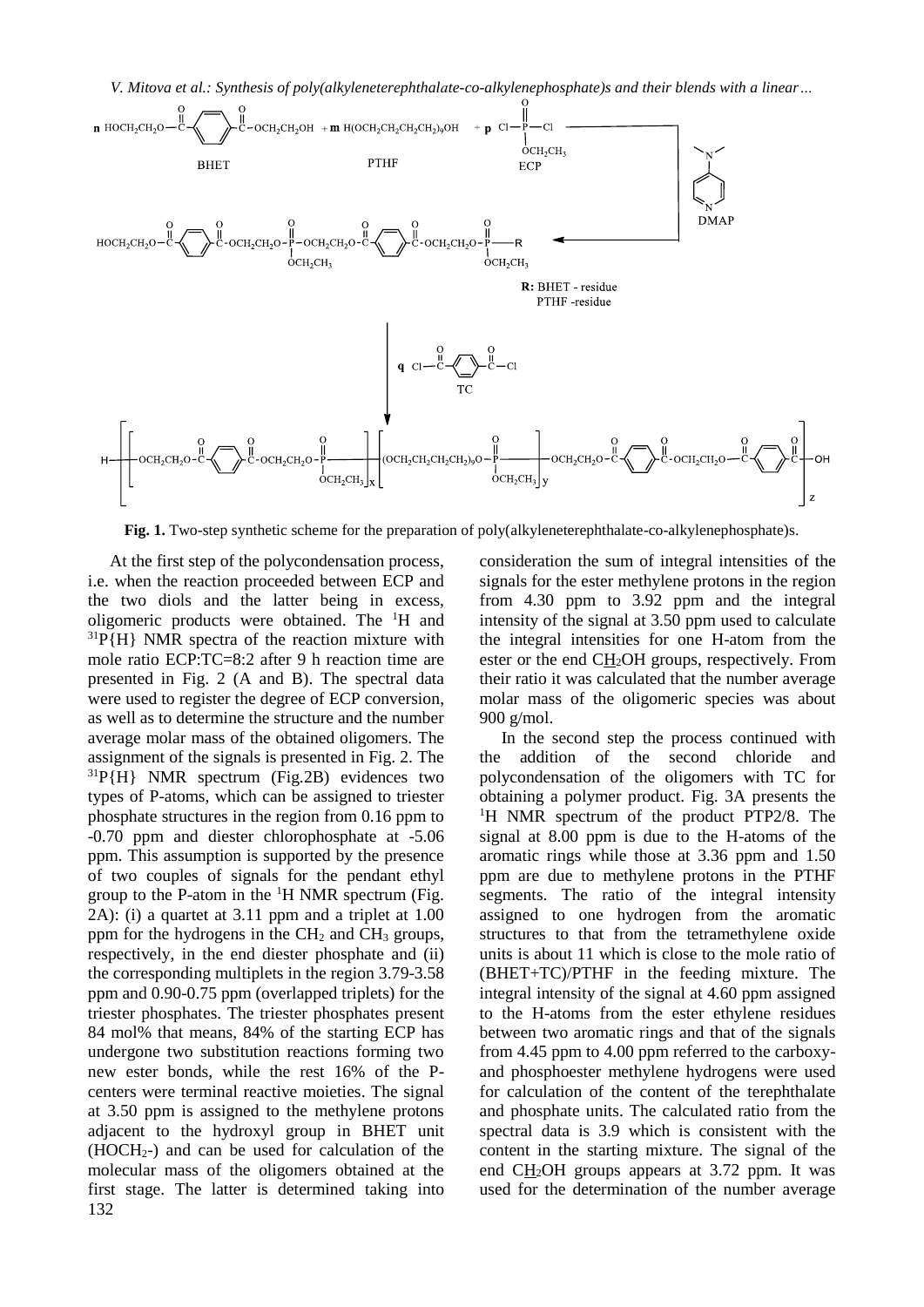*V. Mitova et al.: Synthesis of poly(alkyleneterephthalаte-co-alkylenephosphate)s and their blends with a linear…*

molar mass of PTP2/8 copolymer as in the case of the oligomeric product at the first stage. The average number of the building segments of the polymer backbone is about 17. Taking into

consideration the polymer composition its number average molar mass was calculated equal to 6 800 g/mol.

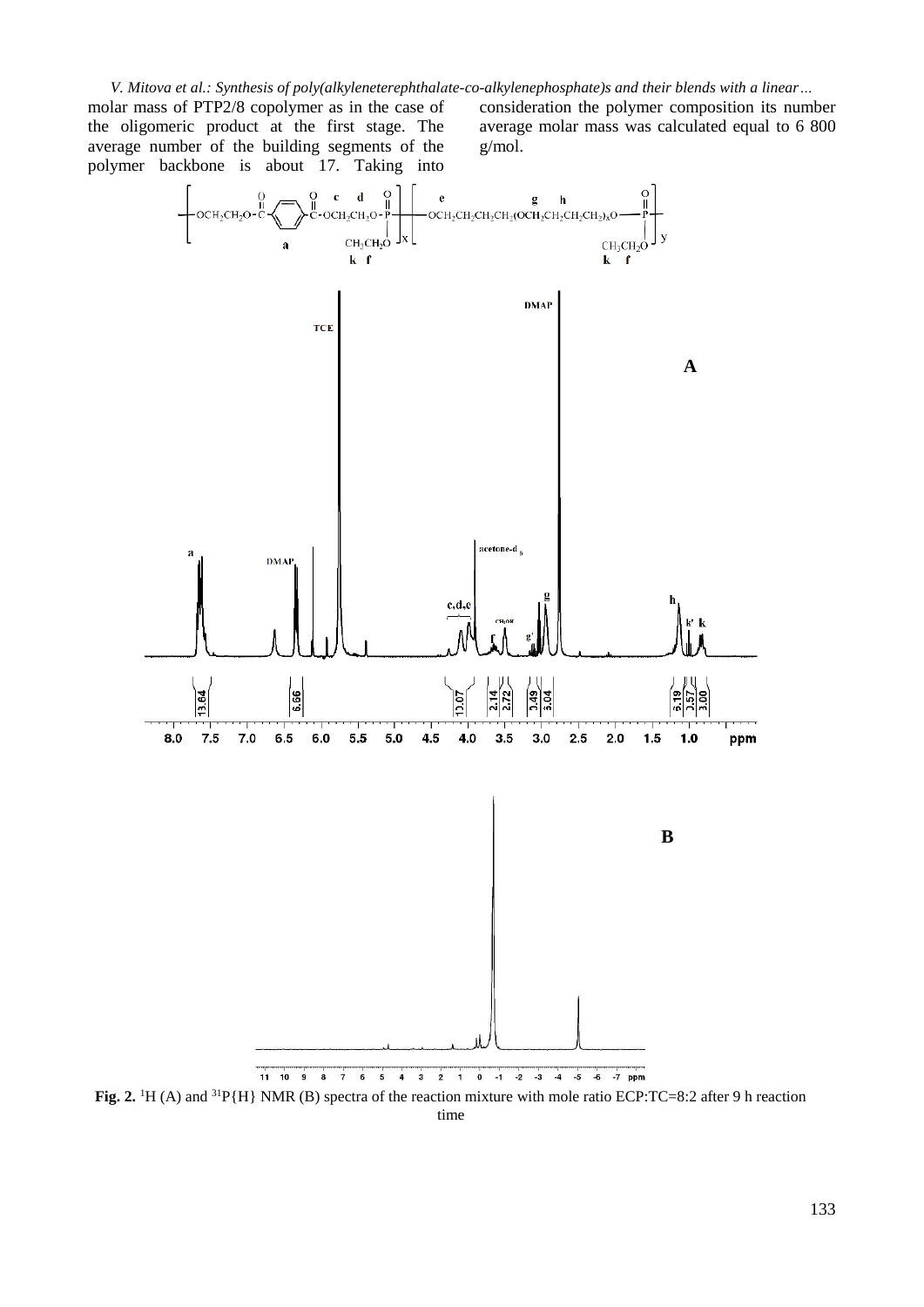

**Fig. 3.** <sup>1</sup>H (A), <sup>31</sup>P{H} (B) and <sup>31</sup>P{H} NMR (C) spectra of the copolymer PTP2/8.

The  ${}^{31}P\{H\}$  NMR spectrum (Fig. 3B) of the copolymer PTP2/8 shows signals in the region of the triester phosphate structures which is an expected result having in mind the reaction scheme of the process. It is seen in the <sup>31</sup>P NMR spectrum that the signal at -1.48 ppm is a septet (Fig. 3C) corresponding to a P-atom coupled to three methylene groups from the triester structure.

The other two copolymers displayed signals in both the  ${}^{1}H$  and  ${}^{31}P\{H\}$  NMR spectra in the same spectral regions as those for PTP2/8 discussed above. Fig. 4 presents the NMR spectra of the copolymer PTP4/6 obtained at the highest ratio of TC to ECP.

In a similar manner, the spectral data from the <sup>1</sup>H NMR spectrum were used for calculation of the ratios between the building structures in the copolymer backbone, as well as the number average molar mass of the product. The calculated values are listed in Table 2.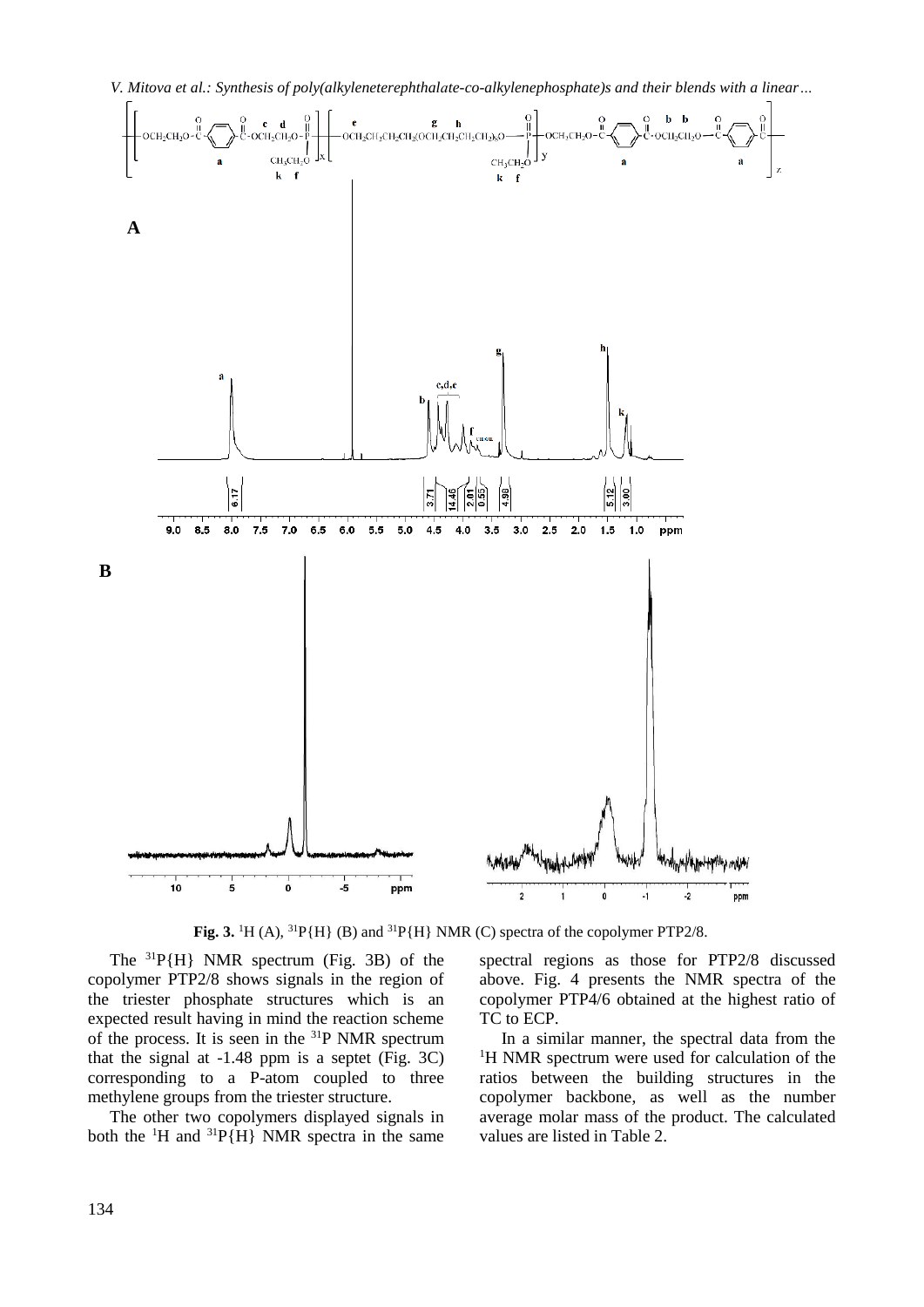

**Fig. 4.** <sup>1</sup>H (A), <sup>31</sup>P{H} (B) and <sup>31</sup>P NMR (C) spectra of the copolymer PTP4/6.

The <sup>31</sup>P{H} NMR spectrum (Fig. 4B) and the fine structure of the multiplet in the  $31P$  NMR spectrum (Fig. 4C) also evidenced the presence of the triester phosphate structures in the copolymer backbone.

#### *Film preparation and characterization*

Blending of polymers is a feasible route to impart new properties or enhance existing characteristics of the individual components of the blend. The attempts to prepare films *via* casting of PTP4/6 and PTP3/7 solutions failed while the film obtained from PTP2/8 displayed poor mechanical properties. Therefore, films were casted from the mixed solutions of PTPm/n and linear PU in chloroform. Rectangular samples, with approximate dimensions of  $17 \times 7 \times 0.26$  mm were cut off from the dried films and analyzed applying a DMA Q 800 instrument in iso-force mode. All samples were tested in a temperature sweep mode from –80 °C to 60 °C at a constant heating rate of 3 °C/min or until displacement reached 2000 µm.

During the DMA experiment, the instrument mechanically deforms the sample and the sample response to the deformation is monitored as a function of temperature. Fig. 5 presents the first derivative of the stress relaxation modulus as a function of temperature for the three blends. For comparison, the same experiment with neat PU was performed. The maximum of the curve denotes the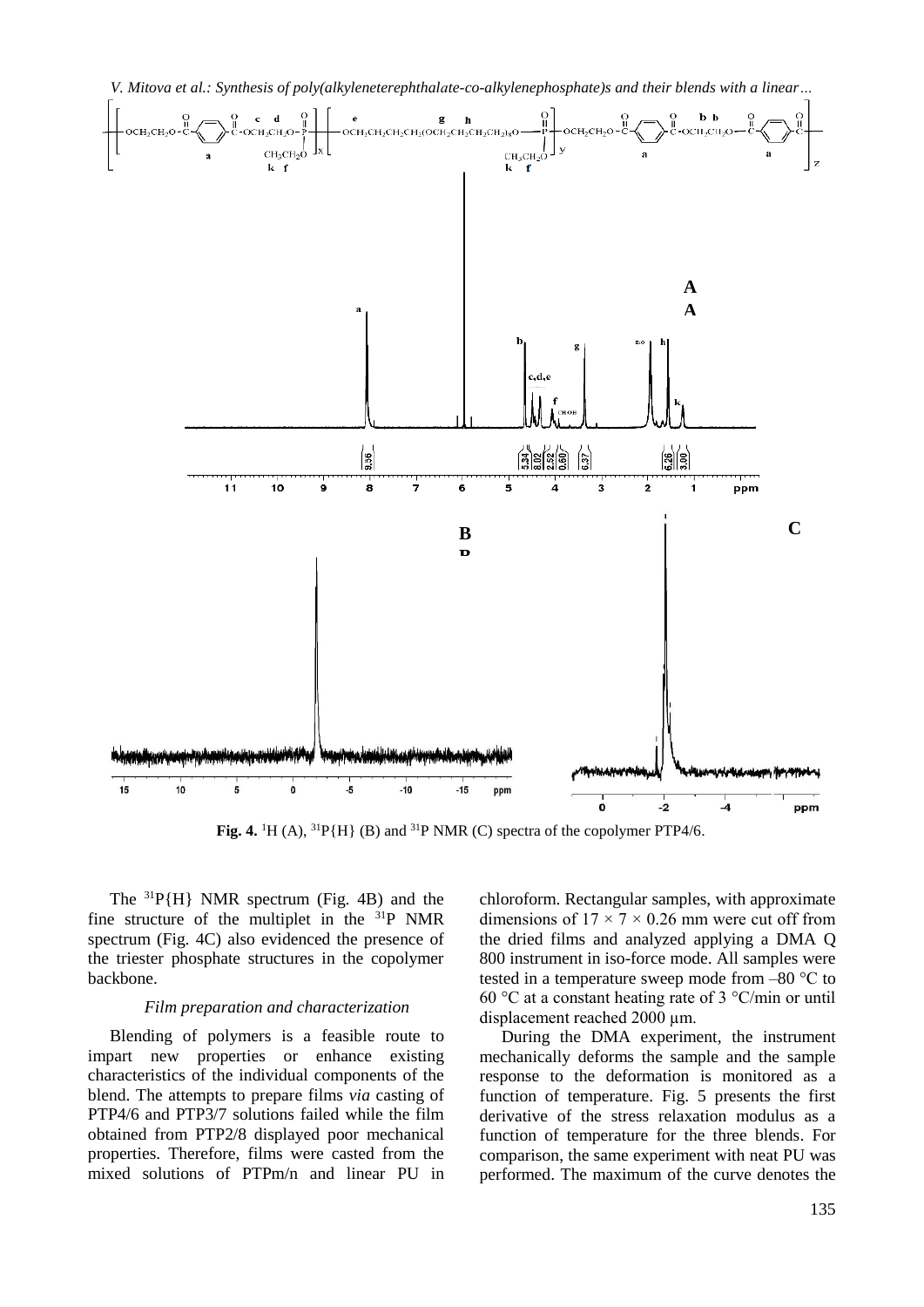*V. Mitova et al.: Synthesis of poly(alkyleneterephthalаte-co-alkylenephosphate)s and their blends with a linear…*

samples' Tg which for the neat PU is  $7 \text{ °C}$ . Blending of PU with PTP copolymers resulted into an increase in Tg but still its value was below  $37^{\circ}$ C which means that the polymer blends retain their elastic behavior at temperatures below and close to the body temperature. The observed trend of the blends' Tg increase with the increase of the terephthalate fraction in the PTP could be assigned to the propensity of the terephthalate units to form ordered structures, as well as to the interactions between the PTP and PU macromolecules. It is known that the phosphoryl group is a strong proton acceptor and could form hydrogen bonds with the urethane segments. Similar trend was observed for the temperature of the necking on-set (Table 3). For two of the polymer blends, PTP3/7-PU and PTP4/6-PU, the necking phenomenon started at temperatures higher than the body temperature which is an indication that they would undergo elastic deformations at  $37^{\circ}$ C at moderate stress. For PTP2/8-PU blend, the necking started at  $32 \text{ °C}$ , i.e. the material would exhibit plastic deformation at higher temperature. This performance could be a disadvantage for applying this blend composition in a device but could be advantageous if using the same composition in a drug delivery system to control the release rate of a bioactive component.

**Table 3.** Experimental data from the dynamic mechanical analysis of the blends.

| Sample code | $Tg(^{\circ}C)$ | Temperature of on-set of necking $(°C)$ |
|-------------|-----------------|-----------------------------------------|
| PU          |                 | 42                                      |
| PTP2/8-PU   | 10              | 32                                      |
| PTP3/7-PU   | 12              | 40                                      |
| PTP4/6-PU   | 25              | 48                                      |



**Fig. 5.** Dependence of the stress relaxation modulus on temperature for the three blends and for a PU sample. Measurements were performed in iso-force mode (F= 0.5 N, heating rate of 3  $\degree$ C/min).

**Table 4.** Data from the contact angle measurements for the PTP copolymers and PU, and their blends.

| Sample code | Contact angle   | Sample code  | Contact angle   |
|-------------|-----------------|--------------|-----------------|
| PU          | $69.4 \pm 5.23$ | -            | ۰               |
| PTP4/6      | $52.8 \pm 0.16$ | $PTP4/6-PIJ$ | $60.5 \pm 3.5$  |
| PTP3/7      | $34.7 \pm 0.40$ | PTP3/7-PU    | $40.1 \pm 4.31$ |
| PTP2/8      | $29.7 \pm 0.24$ | $PTP2/8-PIJ$ | $31.8 \pm 0.29$ |

The relative hydrophobicity of the PTPm/n series and their blends was assessed by measuring the water-in-air contact angle. As it is seen from the determined contact angle values the hydrophilicity of the copolymers increased with the increase of the fraction of phosphate groups in the backbone. Similar trend was found for the polilactofate copolymers with main chain composed of oligolactide segments linked with ethylphosphate moieties [11]. The obtained blends of PTPm/n-PU